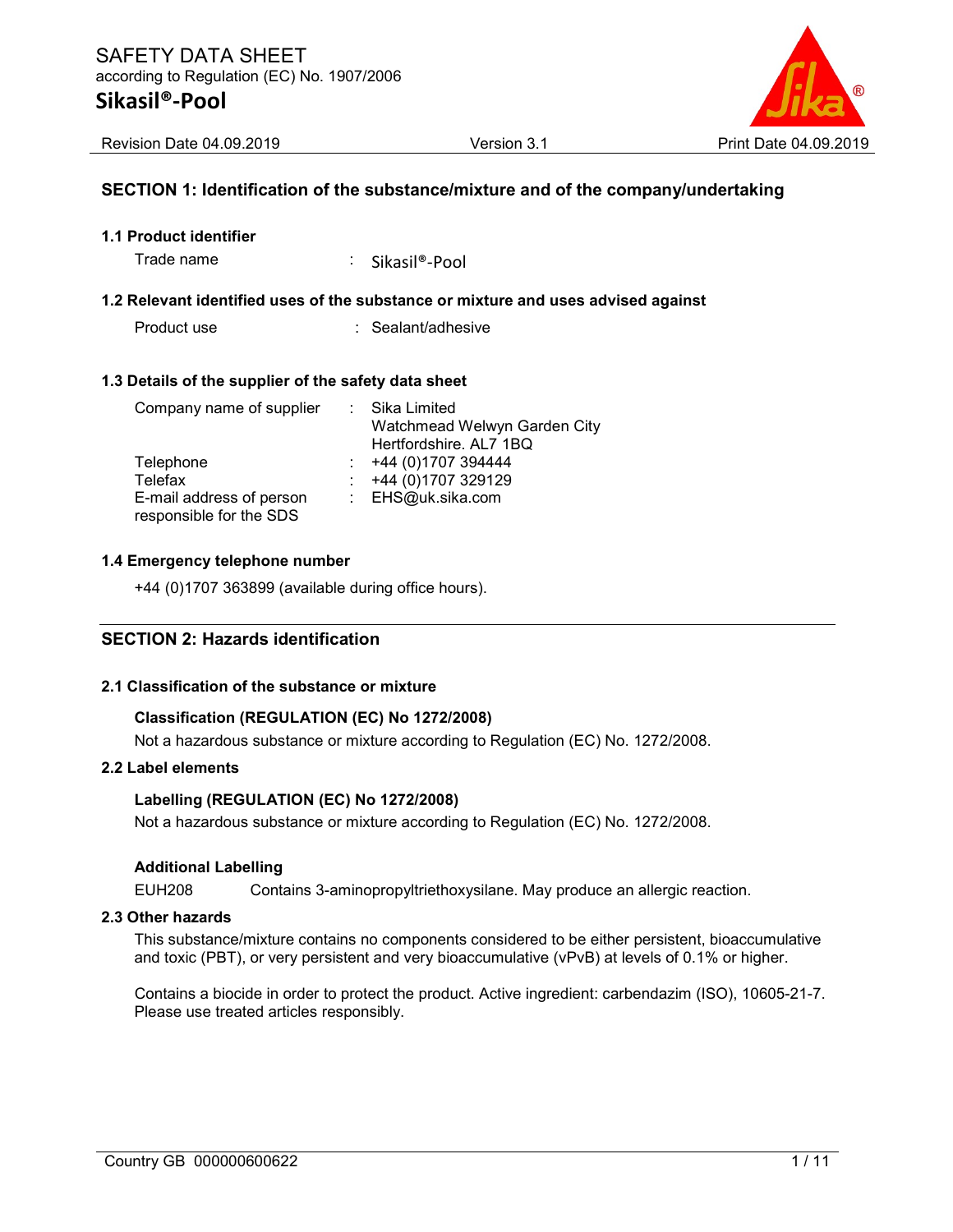

## SECTION 3: Composition/information on ingredients

## 3.2 Mixtures

### **Components**

| Chemical name                                                                                                           | CAS-No.<br>$EC-NO$<br>Registration number                   | Classification                                                                | Concentration<br>(% w/w) |
|-------------------------------------------------------------------------------------------------------------------------|-------------------------------------------------------------|-------------------------------------------------------------------------------|--------------------------|
| Silsesquioxanes, 3-aminopropyl<br>Me, ethoxy-terminated                                                                 | 128446-60-6<br>Not Assigned                                 | Flam. Liq. 3; H226<br>Skin Irrit. 2: H315<br>Eye Irrit. 2; H319               | $>= 1 - 2.5$             |
| 2-Pentandione, O,O',O"-<br>(methylsilylidyne)trioxime<br>Contains:<br>2-Pentanone, oxime <= 2 %<br>toluene $\leq$ 0.9 % | 37859-55-5<br>484-460-1<br>01-2120004323-76-<br><b>XXXX</b> | Acute Tox. 4; H302<br>Eye Irrit. 2; H319<br>STOT RE 2; H373                   | $>= 1 - 2.5$             |
| 3-aminopropyltriethoxysilane                                                                                            | 919-30-2<br>213-048-4<br>01-2119480479-24-<br><b>XXXX</b>   | Acute Tox. 4; H302<br><b>Skin Corr. 1B; H314</b><br><b>Skin Sens. 1; H317</b> | < 1                      |

## SECTION 4: First aid measures

#### 4.1 Description of first aid measures

| General advice          |    | No hazards which require special first aid measures.                                                                                                                            |
|-------------------------|----|---------------------------------------------------------------------------------------------------------------------------------------------------------------------------------|
| If inhaled              | t. | Move to fresh air.                                                                                                                                                              |
| In case of skin contact | ÷  | Take off contaminated clothing and shoes immediately.<br>Wash off with soap and plenty of water.                                                                                |
| In case of eye contact  |    | Remove contact lenses.<br>Keep eye wide open while rinsing.                                                                                                                     |
| If swallowed            |    | Do not induce vomiting without medical advice.<br>Rinse mouth with water.<br>Do not give milk or alcoholic beverages.<br>Never give anything by mouth to an unconscious person. |
|                         |    | 4.2 Most important symptoms and effects, both acute and delayed                                                                                                                 |
| Symptoms                | t. | See Section 11 for more detailed information on health effects<br>and symptoms.                                                                                                 |
| <b>Risks</b>            |    | No known significant effects or hazards.                                                                                                                                        |
|                         |    | 4.3 Indication of any immediate medical attention and special treatment needed                                                                                                  |
| Treatment               |    | Treat symptomatically.                                                                                                                                                          |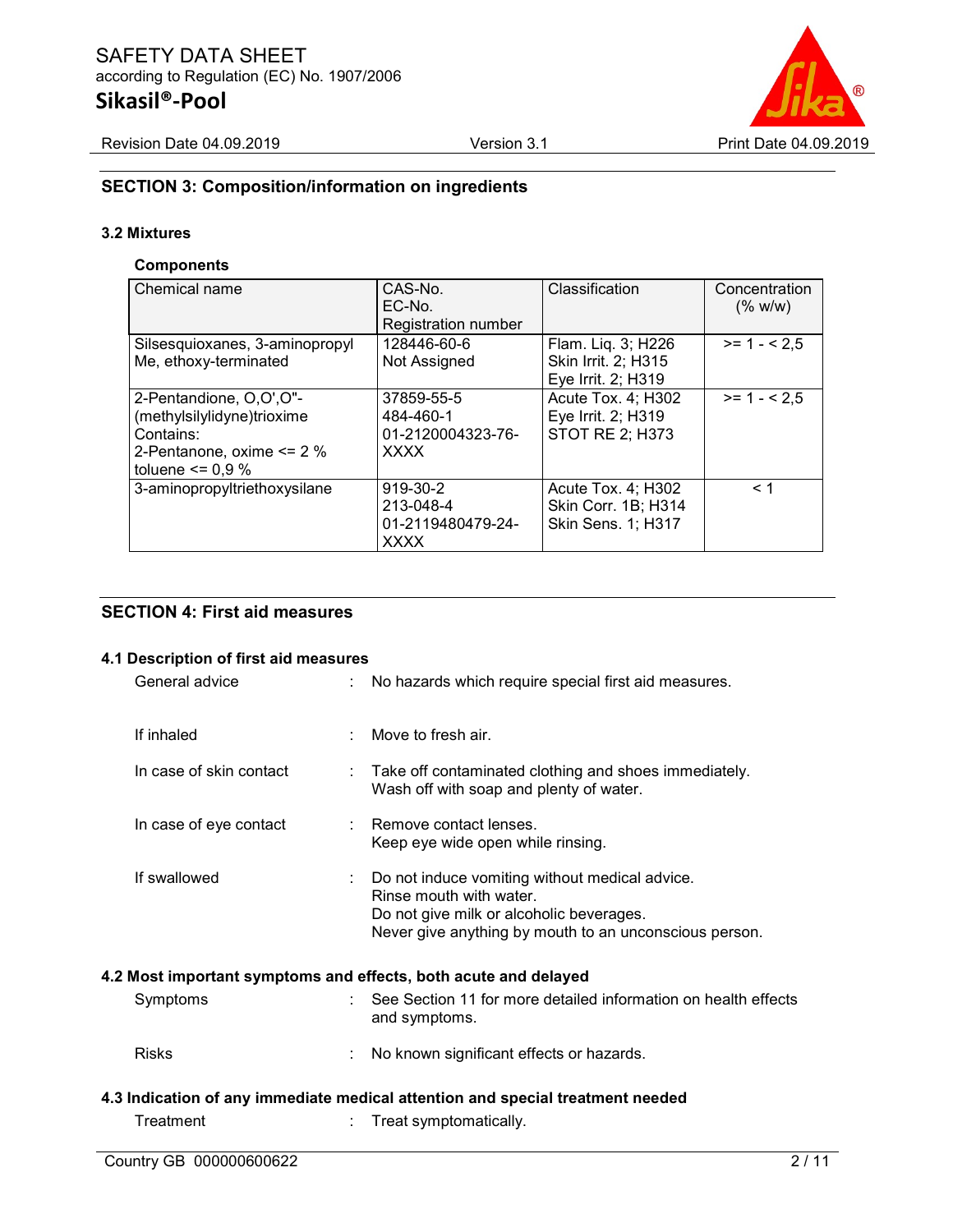Revision Date 04.09.2019 Version 3.1 Print Date 04.09.2019

| <b>SECTION 5: Firefighting measures</b> |  |  |
|-----------------------------------------|--|--|
|-----------------------------------------|--|--|

| 5.1 Extinguishing media<br>Suitable extinguishing media<br>- 11 | Carbon dioxide (CO2)<br>Dry powder                                                                                                       |
|-----------------------------------------------------------------|------------------------------------------------------------------------------------------------------------------------------------------|
|                                                                 | Water spray jet<br>Alcohol-resistant foam                                                                                                |
|                                                                 | In case of fire, use water/water spray/water jet/carbon diox-<br>ide/sand/foam/alcohol resistant foam/chemical powder for<br>extinction. |
| 5.2 Special hazards arising from the substance or mixture       |                                                                                                                                          |
| ucts                                                            | Hazardous combustion prod- : No hazardous combustion products are known                                                                  |
| 5.3 Advice for firefighters                                     |                                                                                                                                          |
| for firefighters                                                | Special protective equipment : In the event of fire, wear self-contained breathing apparatus.                                            |
| Further information<br>÷.                                       | Standard procedure for chemical fires.                                                                                                   |
| <b>SECTION 6: Accidental release measures</b>                   |                                                                                                                                          |
|                                                                 | 6.1 Personal precautions, protective equipment and emergency procedures                                                                  |
| Personal precautions                                            | : For personal protection see section 8.                                                                                                 |
| <b>6.2 Environmental precautions</b>                            |                                                                                                                                          |
| <b>Environmental precautions</b>                                | No special environmental precautions required.                                                                                           |

#### 6.3 Methods and material for containment and cleaning up

Methods for cleaning up : Wipe up with absorbent material (e.g. cloth, fleece). Keep in suitable, closed containers for disposal.

#### 6.4 Reference to other sections

For personal protection see section 8.

#### SECTION 7: Handling and storage

#### 7.1 Precautions for safe handling

| Advice on safe handling | For personal protection see section 8.<br>No special handling advice required.<br>Follow standard hygiene measures when handling chemical<br>products |  |
|-------------------------|-------------------------------------------------------------------------------------------------------------------------------------------------------|--|
|                         | Advice on protection against : Normal measures for preventive fire protection.                                                                        |  |
| Country GB 000000600622 |                                                                                                                                                       |  |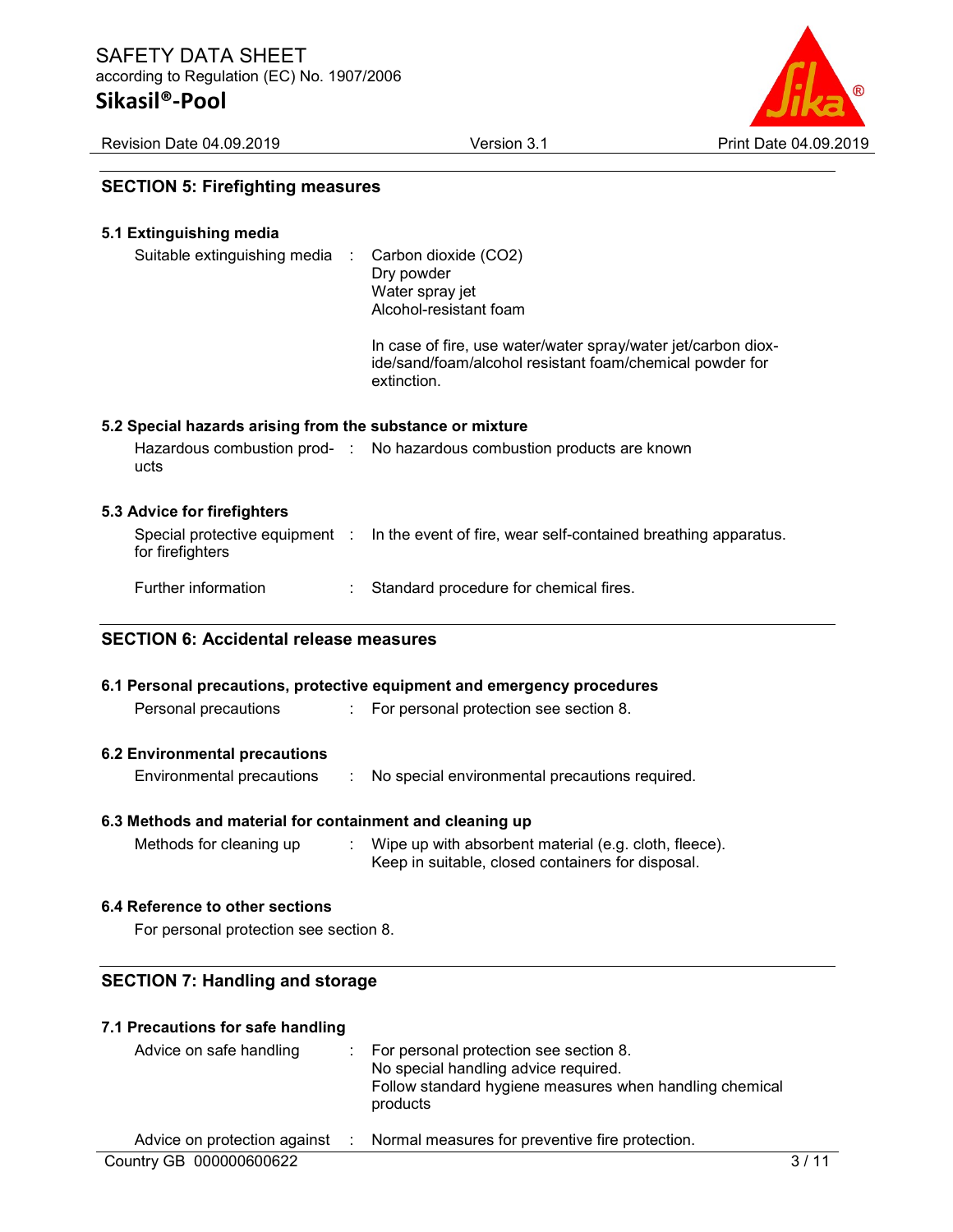## SAFETY DATA SHEET according to Regulation (EC) No. 1907/2006 Sikasil®-Pool



| Revision Date 04.09.2019                                         | Version 3.1                                                                                                        | Print Date 04.09.2019 |
|------------------------------------------------------------------|--------------------------------------------------------------------------------------------------------------------|-----------------------|
| fire and explosion                                               |                                                                                                                    |                       |
| Hygiene measures                                                 | When using do not eat or drink. When using do not smoke.                                                           |                       |
| 7.2 Conditions for safe storage, including any incompatibilities |                                                                                                                    |                       |
| Requirements for storage<br>areas and containers                 | : Keep container tightly closed in a dry and well-ventilated<br>place. Store in accordance with local regulations. |                       |
| Advice on common storage                                         | $\therefore$ Keep away from food and drink.                                                                        |                       |
|                                                                  | No special restrictions on storage with other products.                                                            |                       |
| Further information on stor-<br>age stability                    | No decomposition if stored and applied as directed.                                                                |                       |
| 7.3 Specific end use(s)                                          |                                                                                                                    |                       |
| Specific use(s)                                                  | : Consult most current local Product Data Sheet prior to any<br>use.                                               |                       |

## SECTION 8: Exposure controls/personal protection

# 8.1 Control parameters

Contains no substances with occupational exposure limit values.

## 8.2 Exposure controls

| Personal protective equipment          |   |                                                                                                                                                                                                                   |  |
|----------------------------------------|---|-------------------------------------------------------------------------------------------------------------------------------------------------------------------------------------------------------------------|--|
| Eye protection                         |   | Safety glasses                                                                                                                                                                                                    |  |
| Hand protection                        |   | Chemical-resistant, impervious gloves complying with an ap-<br>proved standard must be worn at all times when handling<br>chemical products. Reference number EN 374. Follow manu-<br>facturer specifications.    |  |
|                                        |   | Butyl rubber/nitrile rubber gloves (0,4 mm)<br>Recommended: Butyl rubber/nitrile rubber gloves.                                                                                                                   |  |
| Skin and body protection               | ÷ | Protective clothing (e.g. Safety shoes acc. to EN ISO 20345,<br>long-sleeved working clothing, long trousers). Rubber aprons<br>and protective boots are additionaly recommended for mixing<br>and stirring work. |  |
| Respiratory protection                 |   | : No special measures required.                                                                                                                                                                                   |  |
| <b>Environmental exposure controls</b> |   |                                                                                                                                                                                                                   |  |

| General advice |  | : No special environmental precautions required. |
|----------------|--|--------------------------------------------------|
|----------------|--|--------------------------------------------------|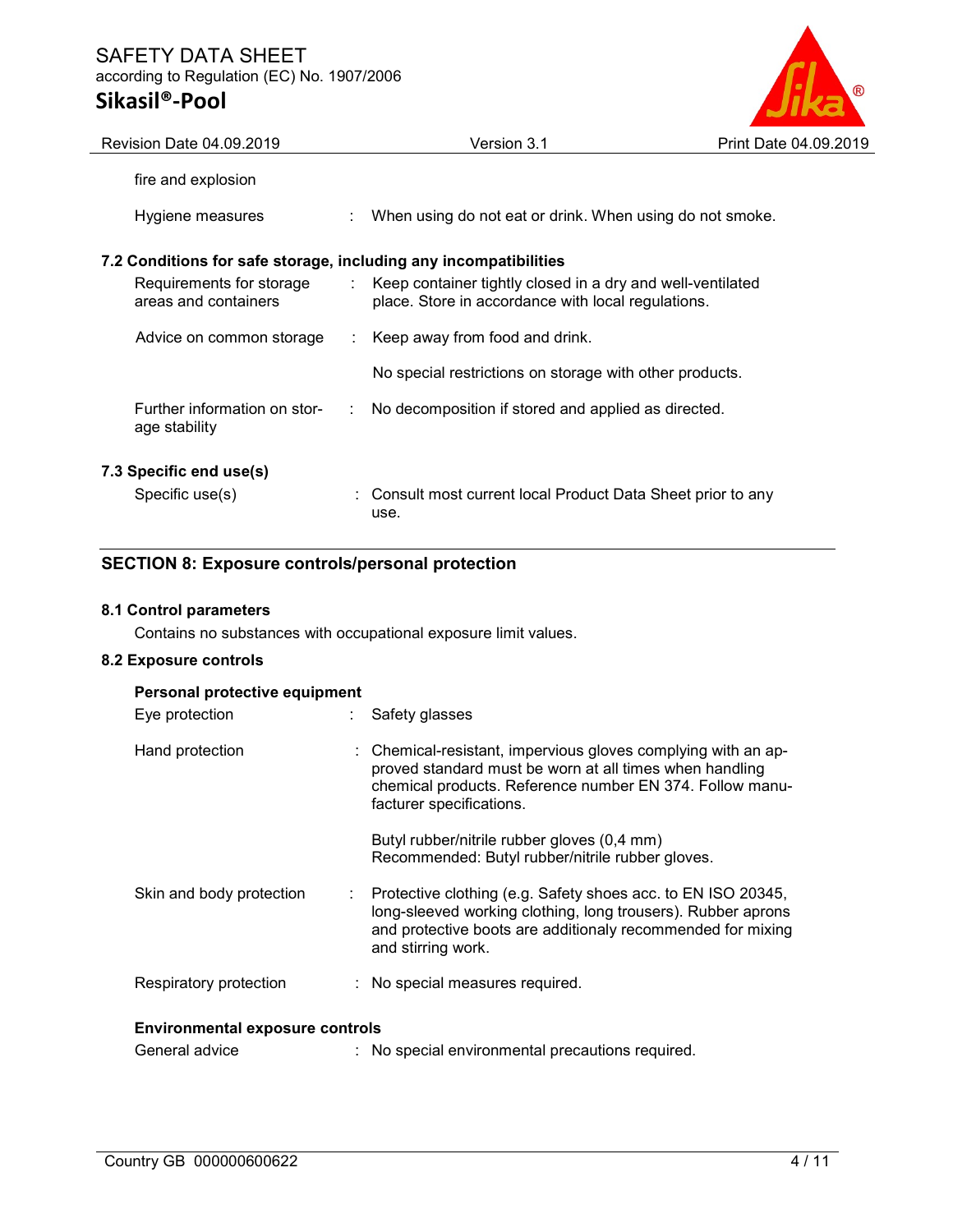

## SECTION 9: Physical and chemical properties

## 9.1 Information on basic physical and chemical properties

| Appearance                                                              | t.                           | paste                  |
|-------------------------------------------------------------------------|------------------------------|------------------------|
| Colour                                                                  |                              | various                |
| Odour                                                                   |                              | characteristic         |
| <b>Odour Threshold</b>                                                  | ÷                            | No data available      |
| pH                                                                      |                              | No data available      |
| Melting point/range                                                     | t.                           | Not applicable         |
| Boiling point/boiling range                                             | t.                           | No data available      |
| Flash point                                                             |                              | Not applicable         |
| Evaporation rate                                                        |                              | No data available      |
| Flammability (solid, gas)                                               | t.                           | No data available      |
| Upper explosion limit / Upper : No data available<br>flammability limit |                              |                        |
| Lower explosion limit / Lower : No data available<br>flammability limit |                              |                        |
| Vapour pressure                                                         | $\ddot{\phantom{a}}$         | 0,001 hPa              |
| Relative vapour density                                                 |                              | No data available      |
| Density                                                                 | ÷                            | ca. 1,03 g/cm3 (20 °C) |
| Solubility(ies)<br>Water solubility                                     | $\mathcal{L}_{\mathrm{max}}$ | insoluble              |
| Solubility in other solvents : No data available                        |                              |                        |
| Partition coefficient: n-<br>octanol/water                              |                              | No data available      |
| Auto-ignition temperature                                               |                              | No data available      |
| Decomposition temperature                                               | $\mathbb{R}^{\mathbb{Z}}$    | No data available      |
| Viscosity<br>Viscosity, dynamic                                         | ÷.                           | No data available      |
| Viscosity, kinematic                                                    | t.                           | $>$ 20,5 mm2/s (40 °C) |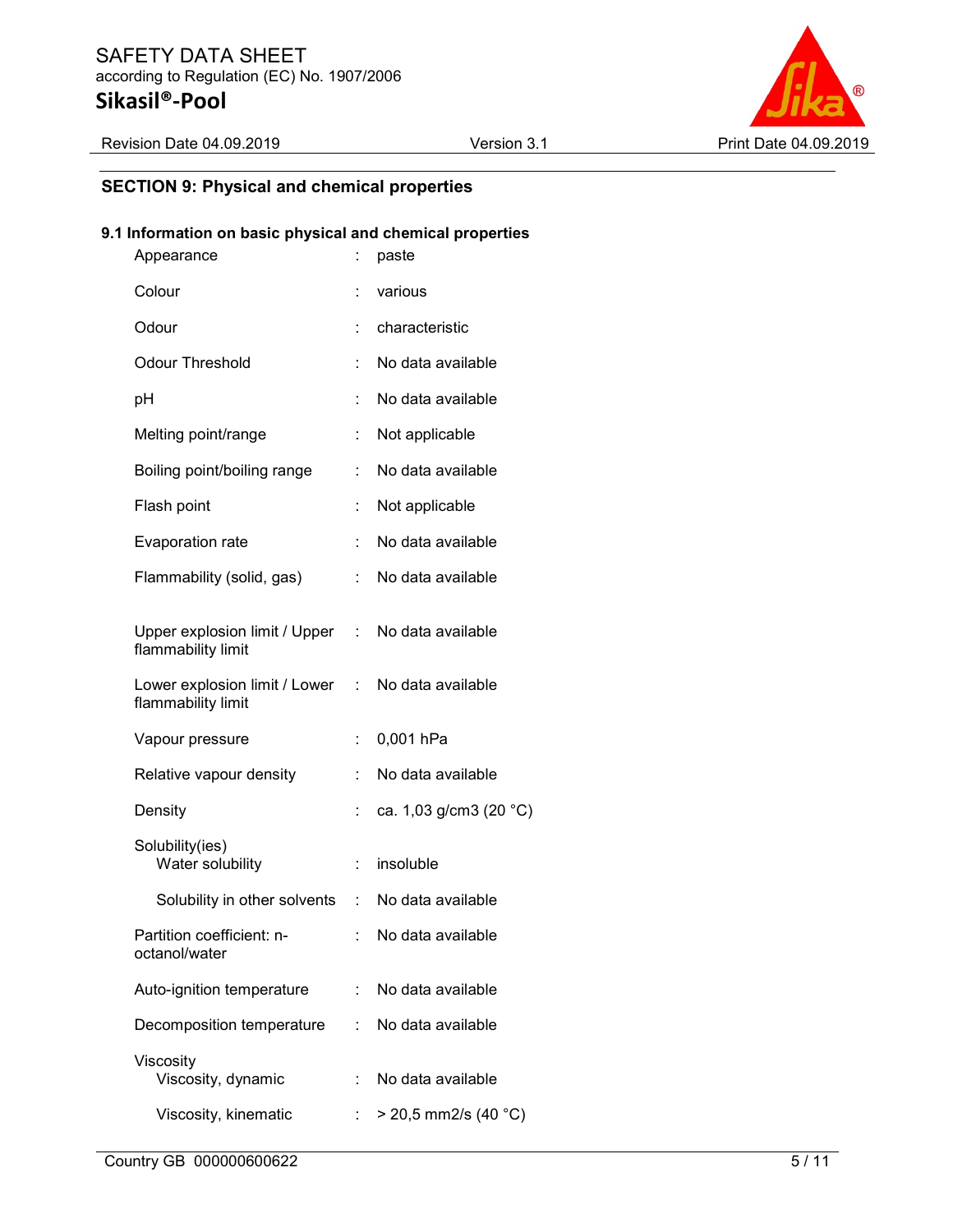# SAFETY DATA SHEET according to Regulation (EC) No. 1907/2006

# Sikasil®-Pool



| Revision Date 04.09.2019                                    | Version 3.1                                                                                            | Print Date 04.09.2019 |
|-------------------------------------------------------------|--------------------------------------------------------------------------------------------------------|-----------------------|
| <b>Explosive properties</b>                                 | No data available                                                                                      |                       |
| Oxidizing properties                                        | No data available                                                                                      |                       |
| 9.2 Other information                                       |                                                                                                        |                       |
| No data available                                           |                                                                                                        |                       |
| <b>SECTION 10: Stability and reactivity</b>                 |                                                                                                        |                       |
| 10.1 Reactivity                                             |                                                                                                        |                       |
| No dangerous reaction known under conditions of normal use. |                                                                                                        |                       |
| 10.2 Chemical stability                                     |                                                                                                        |                       |
| The product is chemically stable.                           |                                                                                                        |                       |
| 10.3 Possibility of hazardous reactions                     |                                                                                                        |                       |
| Hazardous reactions                                         | Stable under recommended storage conditions.                                                           |                       |
| 10.4 Conditions to avoid                                    |                                                                                                        |                       |
| Conditions to avoid                                         | Heat                                                                                                   |                       |
|                                                             | Do not expose to temperatures above: 150 °C<br>This product may release the following:<br>Formaldehyde |                       |
| 10.5 Incompatible materials                                 |                                                                                                        |                       |
| Materials to avoid                                          | No data available                                                                                      |                       |
| 10.6 Hazardous decomposition products                       |                                                                                                        |                       |
| Hazardous decomposition<br>÷.<br>products                   | 2-Pentanone, oxime                                                                                     |                       |
| <b>SECTION 11: Toxicological information</b>                |                                                                                                        |                       |

## 11.1 Information on toxicological effects

Acute toxicity

Not classified based on available information.

## Components:

## 2-Pentandione, O,O',O"-(methylsilylidyne)trioxime:

Acute oral toxicity : LD50 Oral (Rat): 1.234 mg/kg

#### 3-aminopropyltriethoxysilane:

Acute oral toxicity : LD50 Oral (Rat): 1.490 mg/kg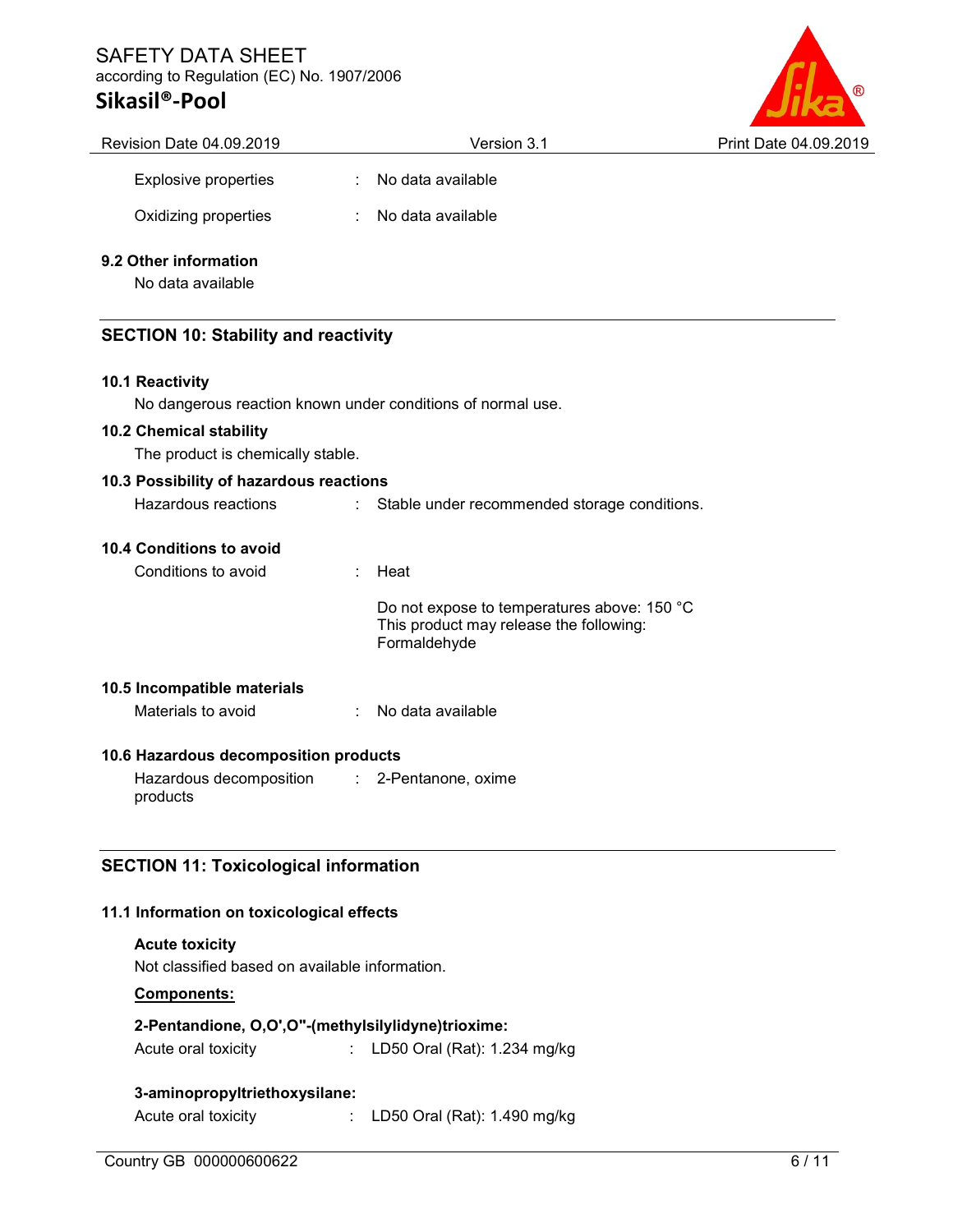# SAFETY DATA SHEET according to Regulation (EC) No. 1907/2006

# Sikasil®-Pool



| Revision Date 04.09.2019                                                            | Version 3.1                               | Print Date 04.09.2019 |
|-------------------------------------------------------------------------------------|-------------------------------------------|-----------------------|
| Acute dermal toxicity                                                               | LD50 Dermal (Rabbit): > 2.000 mg/kg<br>÷. |                       |
| <b>Skin corrosion/irritation</b>                                                    |                                           |                       |
| Not classified based on available information.                                      |                                           |                       |
| Serious eye damage/eye irritation<br>Not classified based on available information. |                                           |                       |
| Respiratory or skin sensitisation                                                   |                                           |                       |
| <b>Skin sensitisation</b>                                                           |                                           |                       |
| Not classified based on available information.                                      |                                           |                       |
| <b>Respiratory sensitisation</b>                                                    |                                           |                       |
| Not classified based on available information.                                      |                                           |                       |
| Germ cell mutagenicity                                                              |                                           |                       |
| Not classified based on available information.                                      |                                           |                       |
| Carcinogenicity                                                                     |                                           |                       |
| Not classified based on available information.                                      |                                           |                       |
| <b>Reproductive toxicity</b>                                                        |                                           |                       |
| Not classified based on available information.                                      |                                           |                       |
| <b>STOT - single exposure</b>                                                       |                                           |                       |
| Not classified based on available information.                                      |                                           |                       |
| <b>STOT - repeated exposure</b>                                                     |                                           |                       |
| Not classified based on available information.                                      |                                           |                       |
| <b>Aspiration toxicity</b>                                                          |                                           |                       |
| Not classified based on available information.                                      |                                           |                       |

## 12.1 Toxicity

### Components:

| 2-Pentandione, O,O',O"-(methylsilylidyne)trioxime:       |                                                                                      |
|----------------------------------------------------------|--------------------------------------------------------------------------------------|
| Toxicity to daphnia and other :<br>aquatic invertebrates | EC50 (Daphnia magna (Water flea)): $> 100$ mg/l<br>Exposure time: 48 h               |
| Toxicity to algae                                        | EC50 (Pseudokirchneriella subcapitata (green algae)): 54 mg/l<br>Exposure time: 72 h |

## 12.2 Persistence and degradability

No data available

### 12.3 Bioaccumulative potential

No data available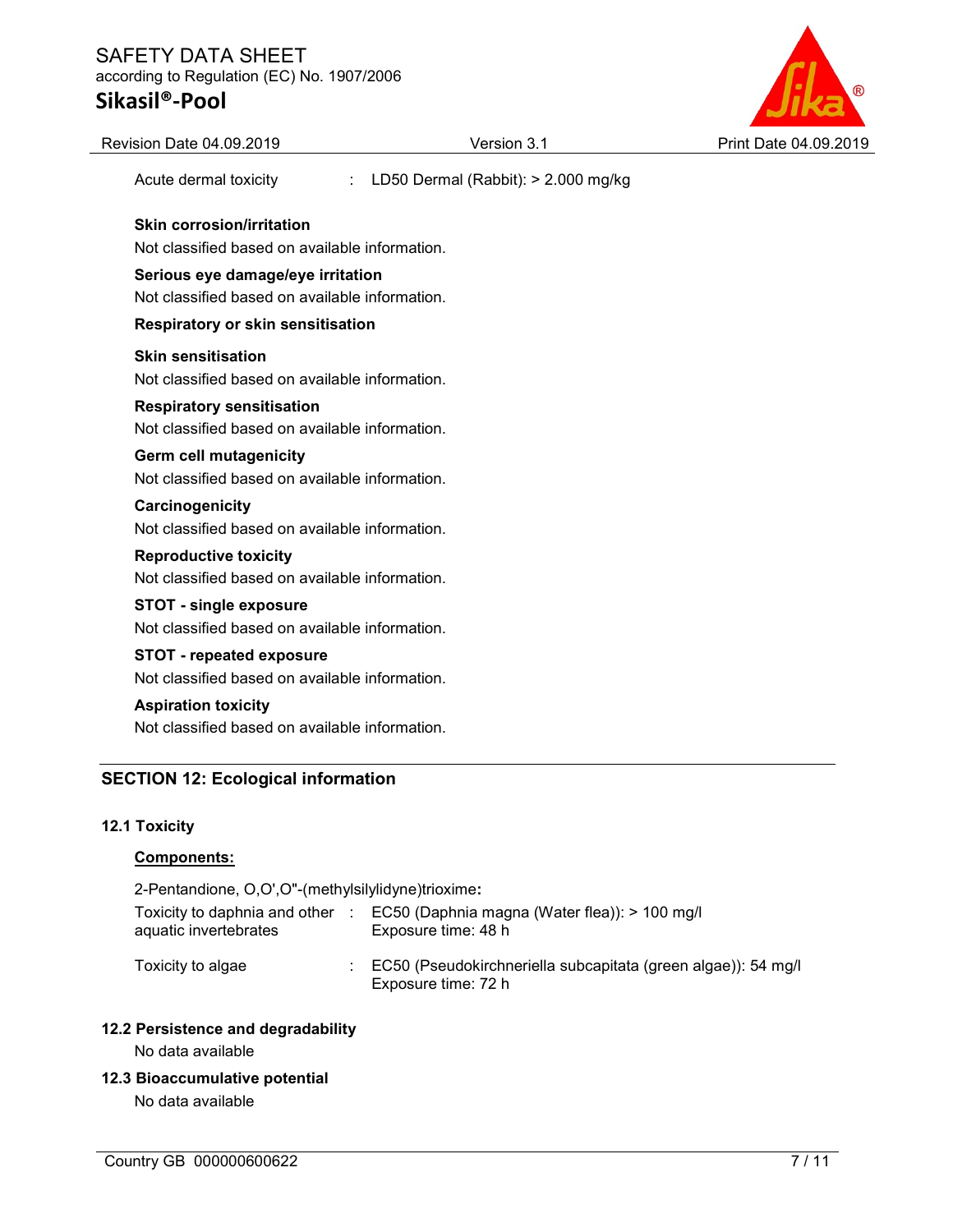# Sikasil®-Pool



| Revision Date 04.09.2019                                                              | Version 3.1                                                                                                                                                                                                   | Print Date 04.09.2019 |
|---------------------------------------------------------------------------------------|---------------------------------------------------------------------------------------------------------------------------------------------------------------------------------------------------------------|-----------------------|
| 12.4 Mobility in soil<br>No data available<br>12.5 Results of PBT and vPvB assessment |                                                                                                                                                                                                               |                       |
| <b>Product:</b><br>Assessment                                                         | This substance/mixture contains no components considered<br>to be either persistent, bioaccumulative and toxic (PBT), or<br>very persistent and very bioaccumulative (vPvB) at levels of<br>$0.1\%$ or higher |                       |
| 12.6 Other adverse effects                                                            |                                                                                                                                                                                                               |                       |
| <b>Product:</b><br>Additional ecological infor-<br>mation                             | : There is no data available for this product.                                                                                                                                                                |                       |

## SECTION 13: Disposal considerations

#### 13.1 Waste treatment methods

| Product                  | The generation of waste should be avoided or minimized<br>wherever possible.<br>Empty containers or liners may retain some product residues.<br>This material and its container must be disposed of in a safe<br>way.<br>Dispose of surplus and non-recyclable products via a licensed<br>waste disposal contractor.<br>Disposal of this product, solutions and any by-products should<br>at all times comply with the requirements of environmental<br>protection and waste disposal legislation and any regional |
|--------------------------|--------------------------------------------------------------------------------------------------------------------------------------------------------------------------------------------------------------------------------------------------------------------------------------------------------------------------------------------------------------------------------------------------------------------------------------------------------------------------------------------------------------------|
|                          | local authority requirements.<br>Avoid dispersal of spilled material and runoff and contact with<br>soil, waterways, drains and sewers.                                                                                                                                                                                                                                                                                                                                                                            |
| European Waste Catalogue | : 08 04 10 waste adhesives and sealants other than those<br>mentioned in 08 04 09                                                                                                                                                                                                                                                                                                                                                                                                                                  |

## SECTION 14: Transport information

## 14.1 UN number

Not regulated as a dangerous good

#### 14.2 UN proper shipping name

Not regulated as a dangerous good

#### 14.3 Transport hazard class(es)

Not regulated as a dangerous good

### 14.4 Packing group

Not regulated as a dangerous good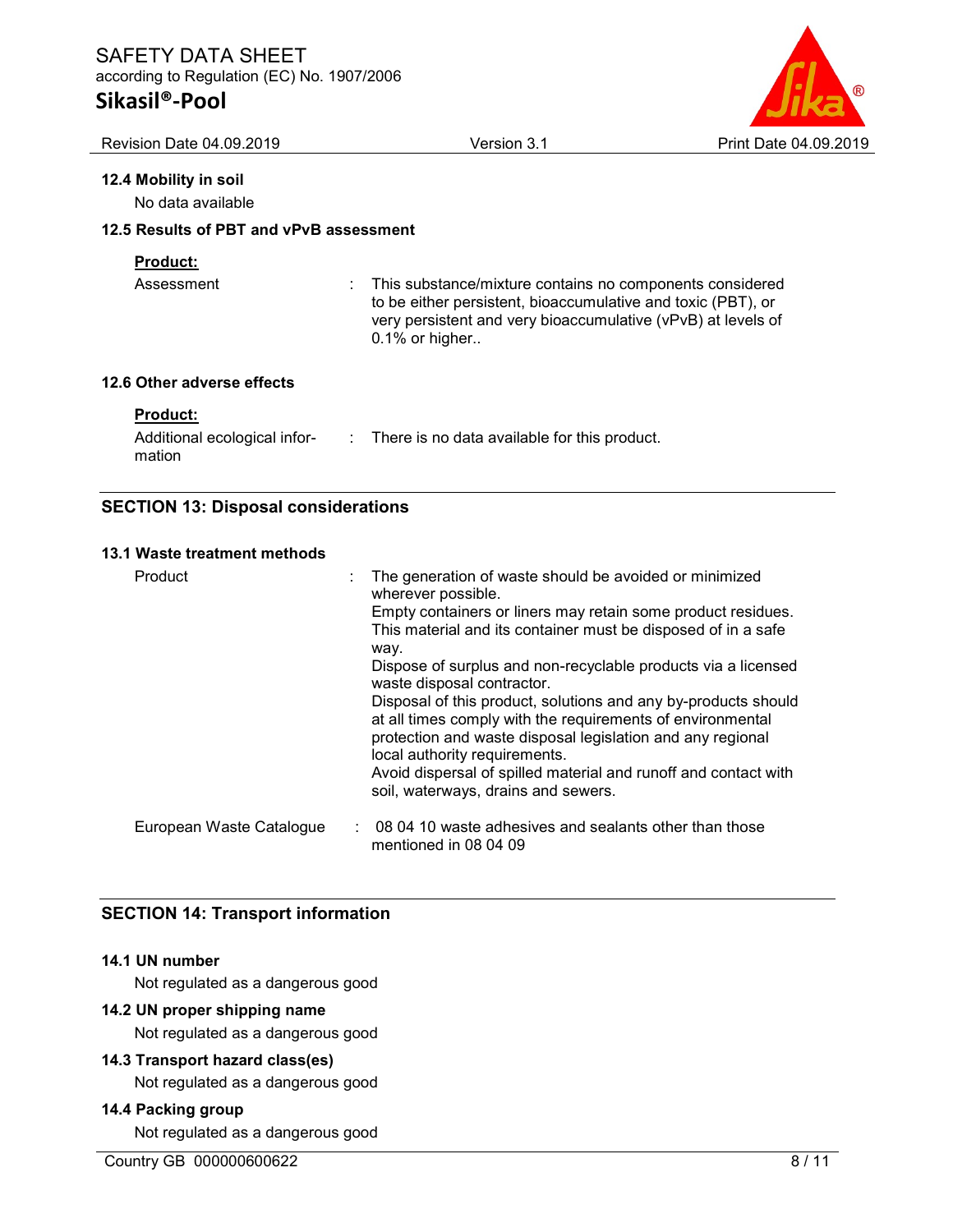Revision Date 04.09.2019 Version 3.1 Print Date 04.09.2019

#### 14.5 Environmental hazards

Not regulated as a dangerous good

14.6 Special precautions for user Not applicable

#### 14.7 Transport in bulk according to Annex II of Marpol and the IBC Code

Not applicable for product as supplied.

#### SECTION 15: Regulatory information

# 15.1 Safety, health and environmental regulations/legislation specific for the substance or mixture

|                                                                                                                                                                        | International Chemical Weapons Convention (CWC)<br>Schedules of Toxic Chemicals and Precursors                                                                                 |                                                                                                                                                                                                             |    | Not applicable                                                                                                    |  |  |
|------------------------------------------------------------------------------------------------------------------------------------------------------------------------|--------------------------------------------------------------------------------------------------------------------------------------------------------------------------------|-------------------------------------------------------------------------------------------------------------------------------------------------------------------------------------------------------------|----|-------------------------------------------------------------------------------------------------------------------|--|--|
|                                                                                                                                                                        | REACH - Candidate List of Substances of Very High<br>Concern for Authorisation (Article 59).                                                                                   |                                                                                                                                                                                                             | ÷. | None of the components are listed<br>$(=>0.1\%).$                                                                 |  |  |
|                                                                                                                                                                        | REACH - List of substances subject to authorisation<br>(Annex XIV)                                                                                                             |                                                                                                                                                                                                             |    | Not applicable                                                                                                    |  |  |
|                                                                                                                                                                        | Regulation (EC) No 1005/2009 on substances that de-<br>plete the ozone layer                                                                                                   |                                                                                                                                                                                                             | t. | Not applicable                                                                                                    |  |  |
|                                                                                                                                                                        | Regulation (EC) No 850/2004 on persistent organic pol-<br>lutants                                                                                                              |                                                                                                                                                                                                             | ÷  | Not applicable                                                                                                    |  |  |
| Regulation (EC) No 649/2012 of the European Parlia-<br>ment and the Council concerning the export and import<br>of dangerous chemicals                                 |                                                                                                                                                                                |                                                                                                                                                                                                             | ÷. | Not applicable                                                                                                    |  |  |
| REACH - Restrictions on the manufacture, placing on<br>Not applicable<br>the market and use of certain dangerous substances,<br>preparations and articles (Annex XVII) |                                                                                                                                                                                |                                                                                                                                                                                                             |    |                                                                                                                   |  |  |
|                                                                                                                                                                        | <b>REACH Information:</b>                                                                                                                                                      | All substances contained in our Products are<br>- registered by our upstream suppliers, and/or<br>- registered by us, and/or<br>- excluded from the regulation, and/or<br>- exempted from the registration. |    |                                                                                                                   |  |  |
|                                                                                                                                                                        | Seveso III: Directive 2012/18/EU of the European Parliament and of the Council on the control of ma-<br>jor-accident hazards involving dangerous substances.<br>Not applicable |                                                                                                                                                                                                             |    |                                                                                                                   |  |  |
| Volatile organic compounds<br>Law on the incentive tax for volatile organic compounds<br>÷<br>(VOCV)<br>no VOC duties                                                  |                                                                                                                                                                                |                                                                                                                                                                                                             |    |                                                                                                                   |  |  |
|                                                                                                                                                                        |                                                                                                                                                                                | Not applicable                                                                                                                                                                                              |    | Directive 2010/75/EU of 24 November 2010 on industrial<br>emissions (integrated pollution prevention and control) |  |  |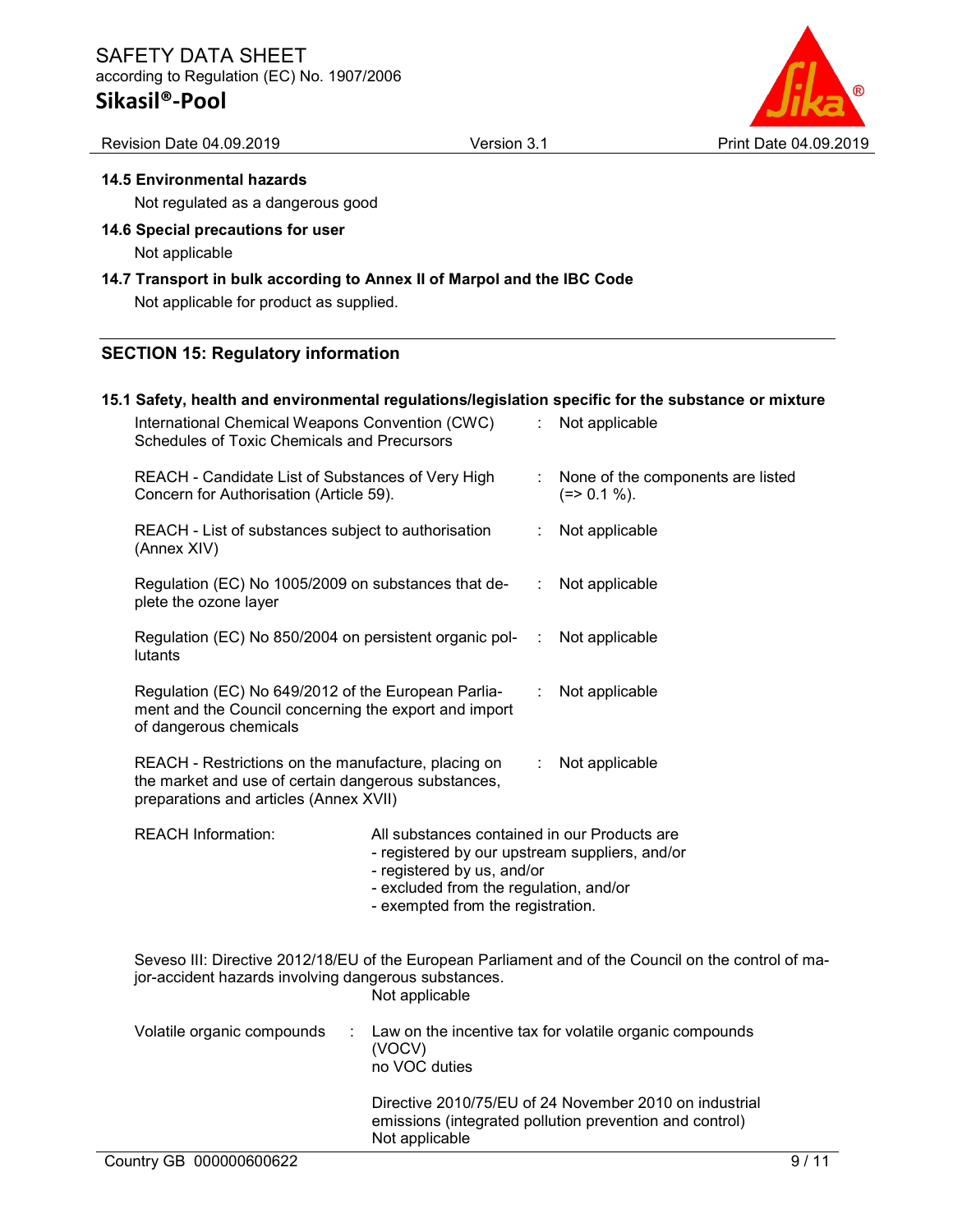

If other regulatory information applies that is not already provided elsewhere in the Safety Data Sheet, then it is described in this subsection.

| Health, safety and environ-   | : Environmental Protection Act 1990 & Subsidiary Regulations |
|-------------------------------|--------------------------------------------------------------|
| mental regulation/legislation | Health and Safety at Work Act 1974 & Subsidiary Regulations  |
| specific for the substance or | Control of Substances Hazardous to Health Regulations        |
| mixture:                      | (COSHH)                                                      |
|                               | May be subject to the Control of Major Accident Hazards      |
|                               | Regulations (COMAH), and amendments.                         |

#### 15.2 Chemical safety assessment

No Chemical Safety Assessment has been carried out for this mixture by the supplier.

#### SECTION 16: Other information

| <b>Full text of H-Statements</b>        |                                                                |
|-----------------------------------------|----------------------------------------------------------------|
| H <sub>226</sub>                        | Flammable liquid and vapour.                                   |
| H302                                    | Harmful if swallowed.                                          |
| H314                                    | Causes severe skin burns and eye damage.                       |
| H315                                    | Causes skin irritation.                                        |
| H317                                    | May cause an allergic skin reaction.                           |
| H319                                    | Causes serious eye irritation.                                 |
| H373                                    | May cause damage to organs through prolonged or repeated       |
|                                         | exposure.                                                      |
| <b>Full text of other abbreviations</b> |                                                                |
| Acute Tox.                              | Acute toxicity                                                 |
| Eye Irrit.                              | Eye irritation                                                 |
| Flam. Liq.                              | Flammable liquids                                              |
| Skin Corr.                              | Skin corrosion                                                 |
| Skin Irrit.                             | Skin irritation                                                |
| Skin Sens.                              | Skin sensitisation                                             |
| <b>STOT RE</b>                          | Specific target organ toxicity - repeated exposure             |
| <b>ADR</b>                              | European Agreement concerning the International Carriage of    |
|                                         | Dangerous Goods by Road                                        |
| CAS                                     | <b>Chemical Abstracts Service</b>                              |
| <b>DNEL</b>                             | Derived no-effect level                                        |
| <b>EC50</b>                             | Half maximal effective concentration                           |
| <b>GHS</b>                              | <b>Globally Harmonized System</b>                              |
| <b>IATA</b>                             | International Air Transport Association                        |
| <b>IMDG</b>                             | International Maritime Code for Dangerous Goods                |
| LD50                                    | Median lethal dosis (the amount of a material, given all at    |
|                                         | once, which causes the death of 50% (one half) of a group of   |
|                                         | test animals)                                                  |
| <b>LC50</b>                             | Median lethal concentration (concentrations of the chemical in |
|                                         | air that kills 50% of the test animals during the observation  |
|                                         | period)                                                        |
| <b>MARPOL</b>                           | International Convention for the Prevention of Pollution from  |
|                                         | Ships, 1973 as modified by the Protocol of 1978                |
| OEL                                     | Occupational Exposure Limit                                    |